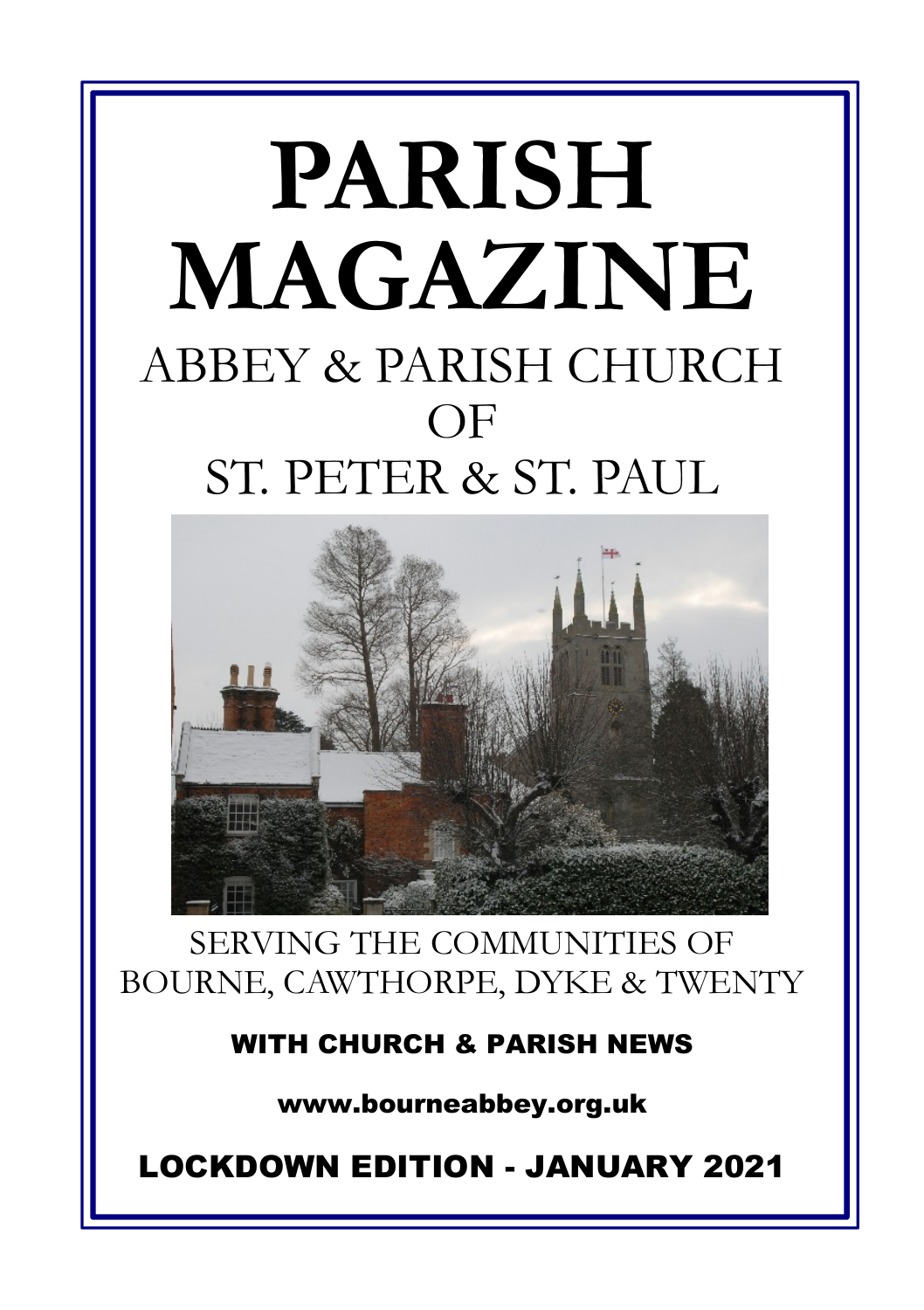# **BOURNE ABBEY CHURCH** PUBLIC WORSHIP **SUSPENDED**

# Dear Friends,

It is with a heavy heart that I have decided to suspend Sunday public worship at the Abbey Church during January. All the indices suggest that we are in a worse situation than last March, and with the additional worry of the variant strain of Covid being much more infectious. I feel that this is the right course of action to take.

I am also mindful of the Tier 4 advice that we should stay home as much as possible in order to reduce the possibility of transmitting or being infected by the disease.

As in the previous lock-downs, I shall post a written 'join-in-at-home' service on our website and our Facebook page on Sundays during January.

The position with regard to re-opening the church to Sunday public worship will be reviewed during the final week of the month.

With best wishes for the New Year, and with prayers that you may stay safe.

# Fr. Chris Atkinson, Vicar

Please note: Private Prayer will continue on Saturdays.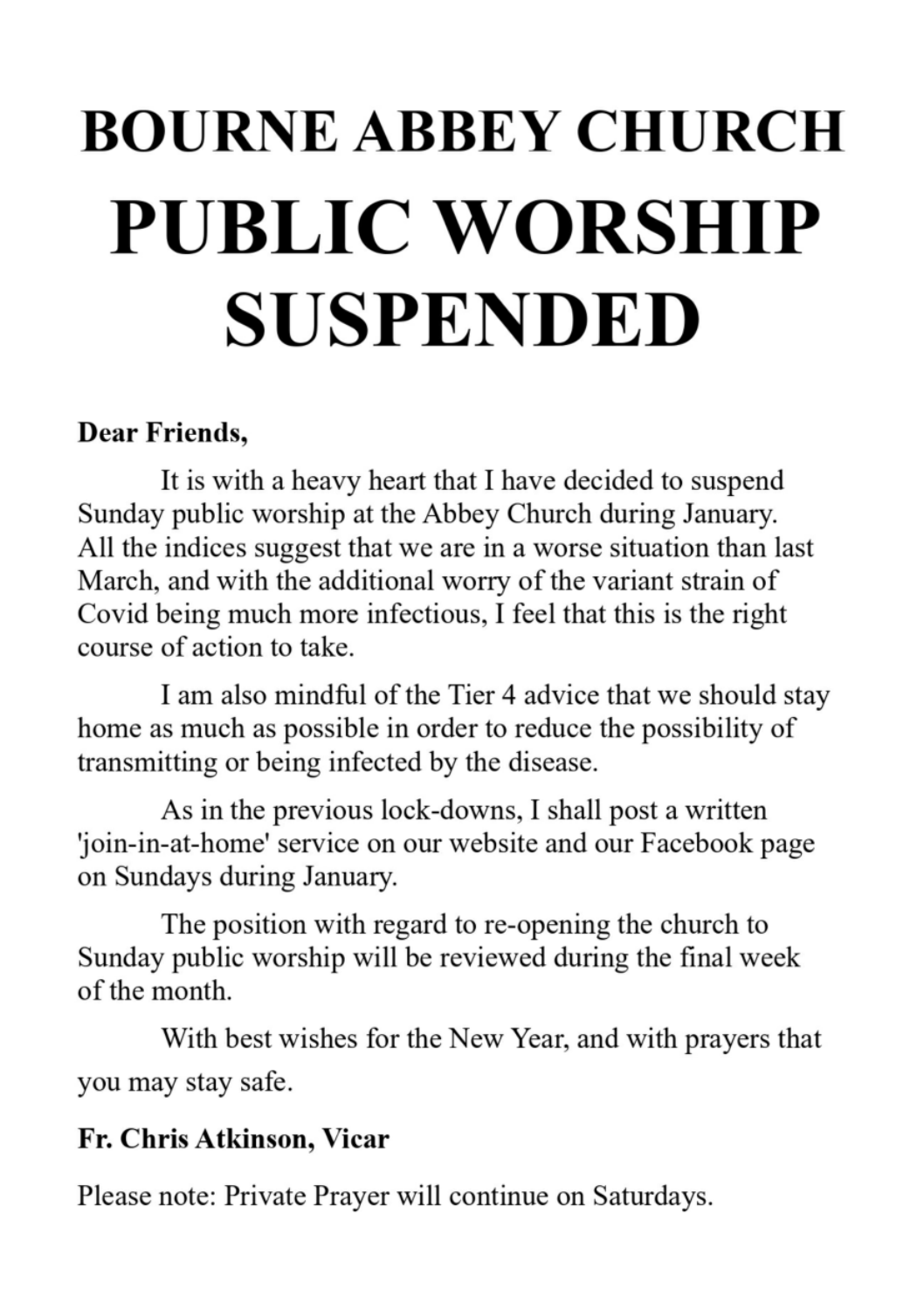# **The Julian Meeting**

The Julian meeting is a time for sharing silent contemplative prayer. It is held on the first Monday of each month in the Abbey Church at 10.00am. Everyone is welcome. **We will meet on January 4th at 10.00am in the Abbey church.**

*But when the set time had fully come, God sent his Son, born of a woman, born under the law, to redeem those under the law, that we might receive adoption to sonship.*

*Because you are his sons, God sent the Spirit of his Son into our hearts, the Spirit who calls out "Abba, Father". So you are no longer a slave, but God's child: and since you are his child, God has made you alsoan heir. Galatians 4:4-7*

How beautiful on the mountains are the feet of those who bring good news, who proclaim peace, who bring good tidings, who proclaim salvation, who say to Zion 'Your God reigns'

Susan Macey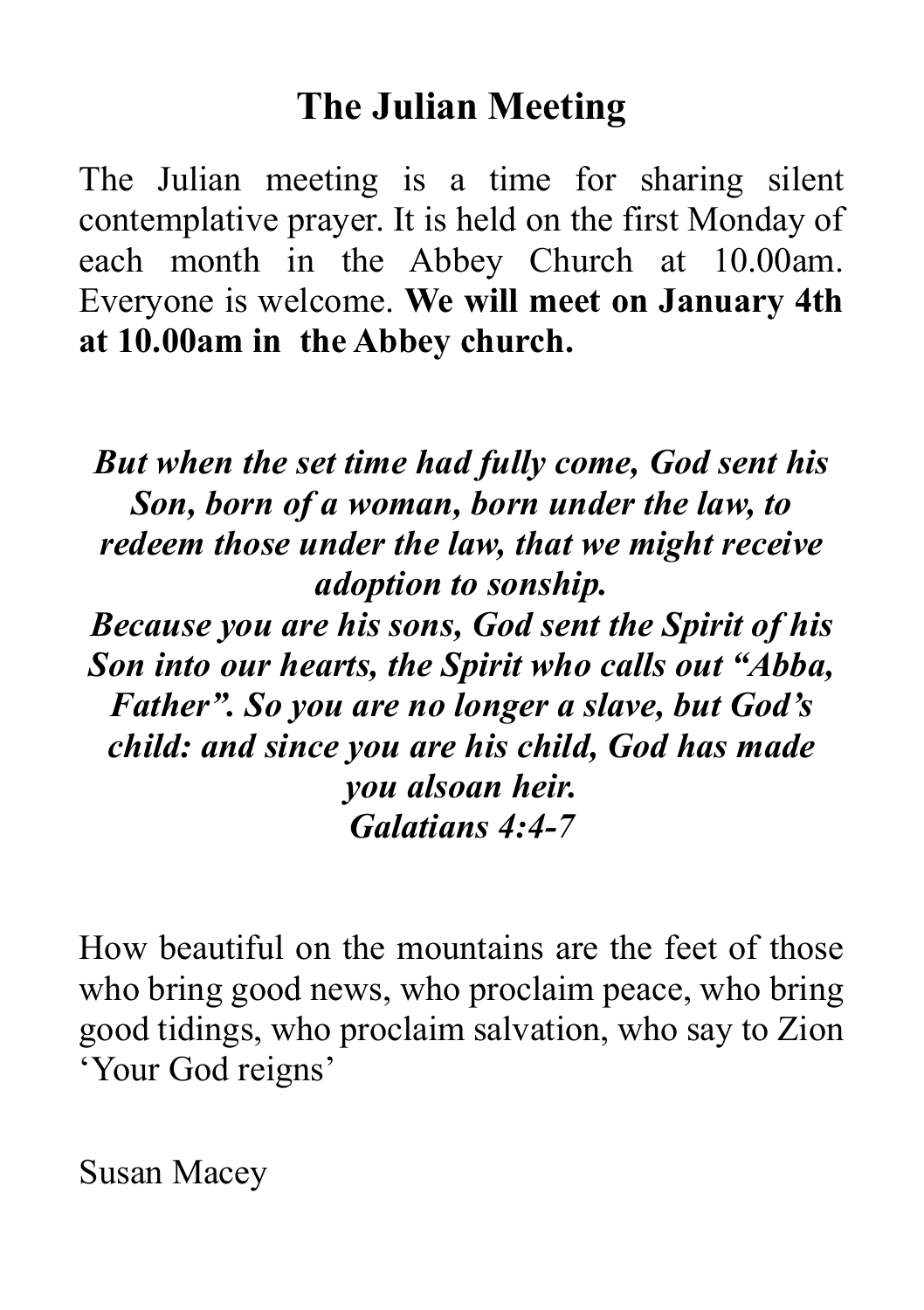# **BOURNE FOODBANK**

Bourne Foodbank is run by Churches Together in Bourne, as a service to Bourne and the surrounding villages. The trustees and volunteers come from many different churches and give of their time freely to ensure that the Foodbank can assist as many people in crisis as is required.

The Foodbank is a registered charity and has more than 40 volunteers and trustees, and is always looking for more, if you think that might be you, please see the How To Help page to find out more.

Bourne Foodbank operates as a member of The Trussell Trust, a Christian organisation working to relieve crisis and suffering in the UK and elsewhere.

**Bourne Foodbank is currently in need of the following items: Tinned fruit, tinned potatoes, instant mashed potatoes, sandwich spreads - meat/fish paste etc, tinned pies, tinned custard, sponge puddings, long-life fruit juice/squash, washing-up liquid, deodorant, shampoo, shaving foam and razors, and Christmas goodies chocolates, sweets, cakes, mince pies, puddings etc. We are so grateful for all the donations - we can't thank you enough.**

Thank you

| <b>Thought for the Month</b>                             |
|----------------------------------------------------------|
| A journey of a thousand miles begins with a single step. |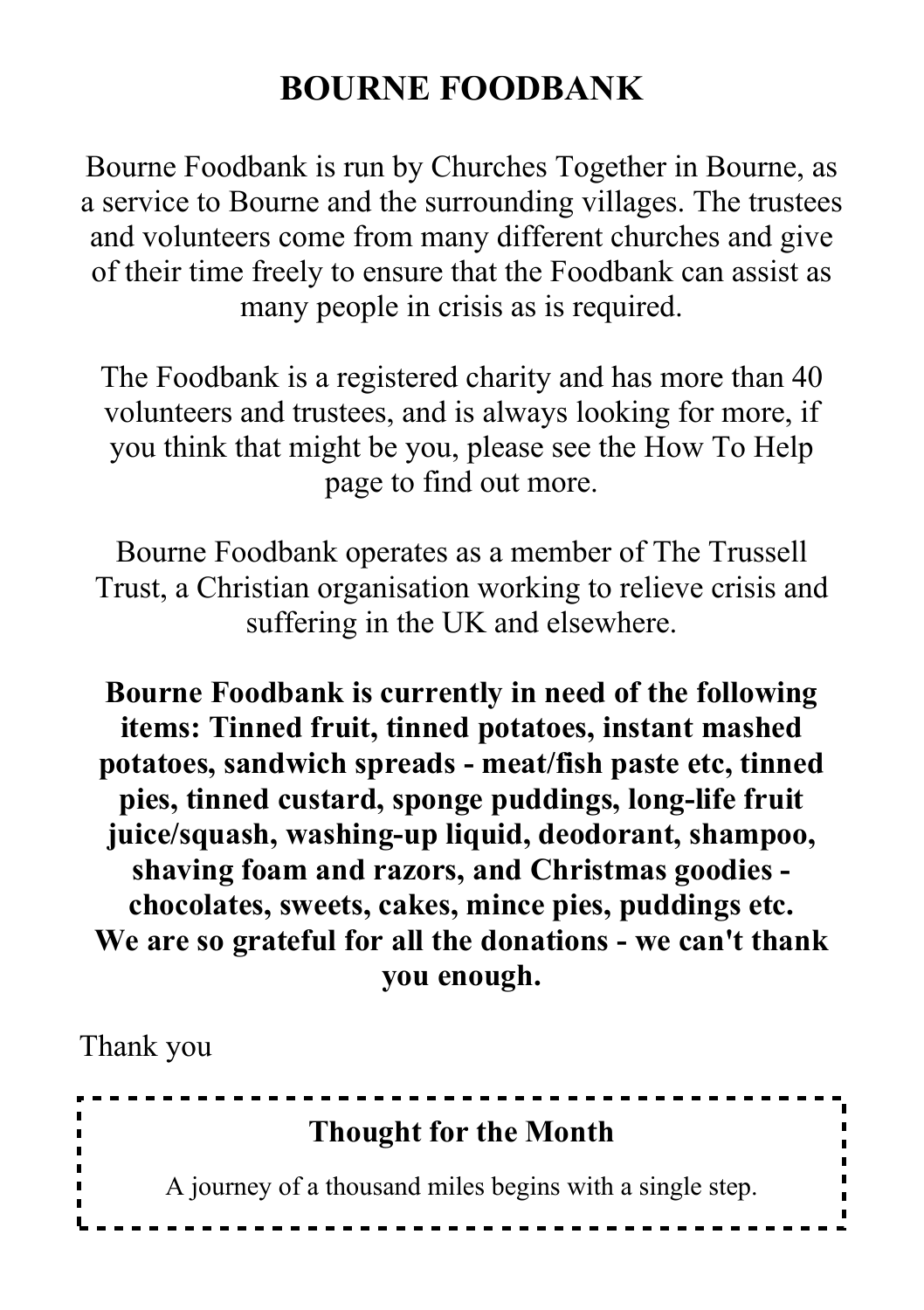# **New Star**

Amongst the rich diversity of local human talent, we are fortunate in the community of Elsea Park to have a keen astronomer living nearby.

Apparently, he has taken advantage of recent clear skies to track the transit of the planet Mars as observed from our locality. When asked how best to spot the



planet, he advised casting our early evening gaze low towards the horizon. Apparently the distinctive red tinged dot could be seen over the Tesco store. Someone asked him how long it would take it to get to Sainsbury's.

Locality can make a difference to celestial observations, depending on the viewer's perspective. The close-ups of our familiar surroundings are seen as a backdrop silhouetted against the vast view of the night sky, with its millions of distant stars and the nearer planets orbiting relatively closely to our earthly domain.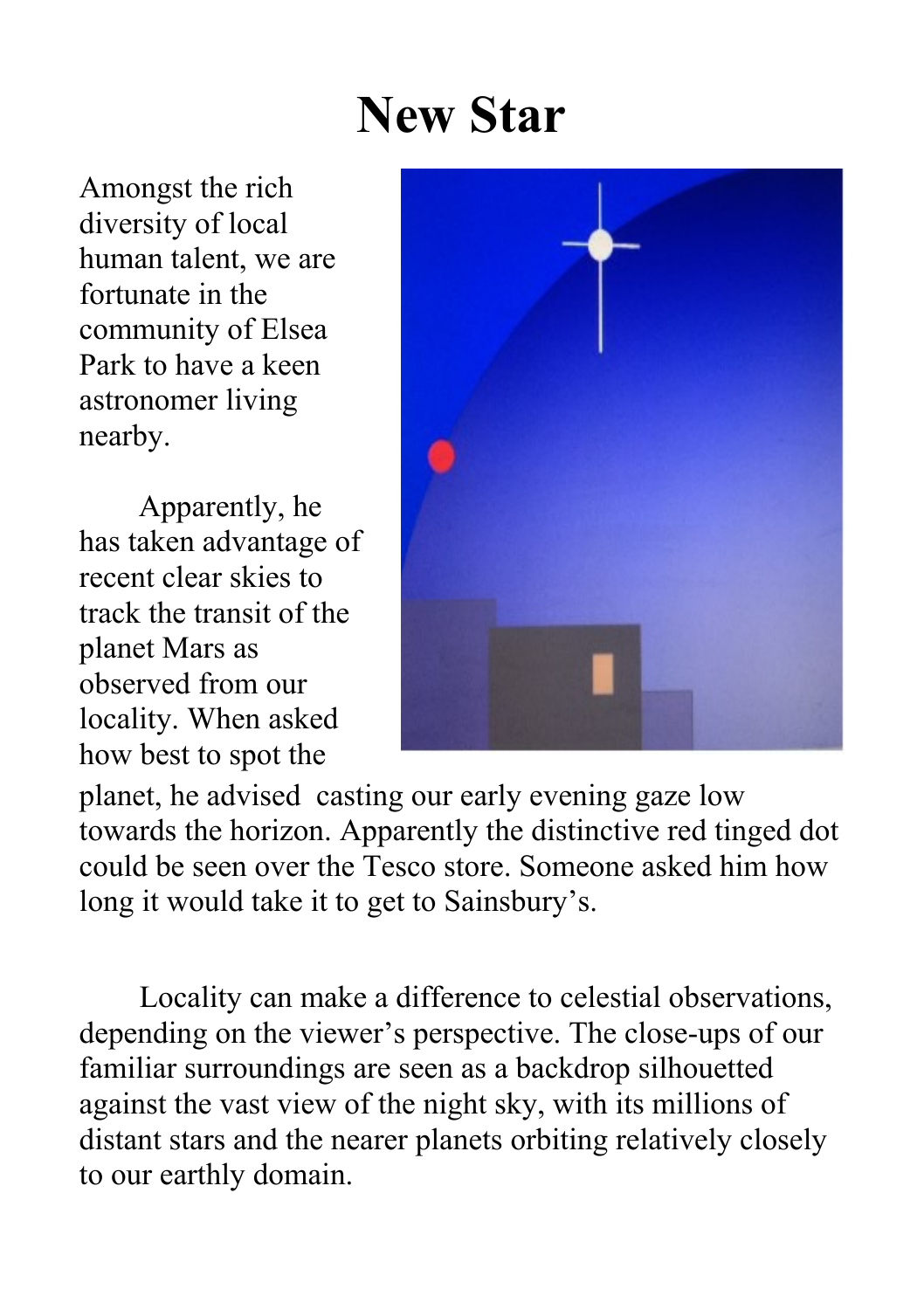When the magi saw the star of Bethlehem, they must have applied their knowledge to what they saw, by whatever astronomical, or astrological skill was known to them at the time. Matthew records their curiosity and also the violent reaction of the ruling elite in Jerusalem when the visitors sought particular advice. [ Matthew 2: 1-20. *In the Bible, or Find on Google*. ]

If the star heralded a welcome newcomer, then local vested interests questioned the wisdom of forfeiting their protected place in the established political background. From their perspective, it seemed like the threat of regime change could compromise their position as vassals in the Roman Empire. If a new king moved into their favoured place, how long would it take for a complete revolution to eclipse the whole situation? Conversely, what universal blessings would follow ?

The Child of Destiny was a disturbing influence on the familiar paths of political accommodation. [ Psalm 2 ] Our own personal perspectives can also seem challenged by this new pathway, but can we afford to ignore his call ?

Wishing you best post Christmas blessings,

### **Malcolm Pugh** malcolmpugh@btinternet.com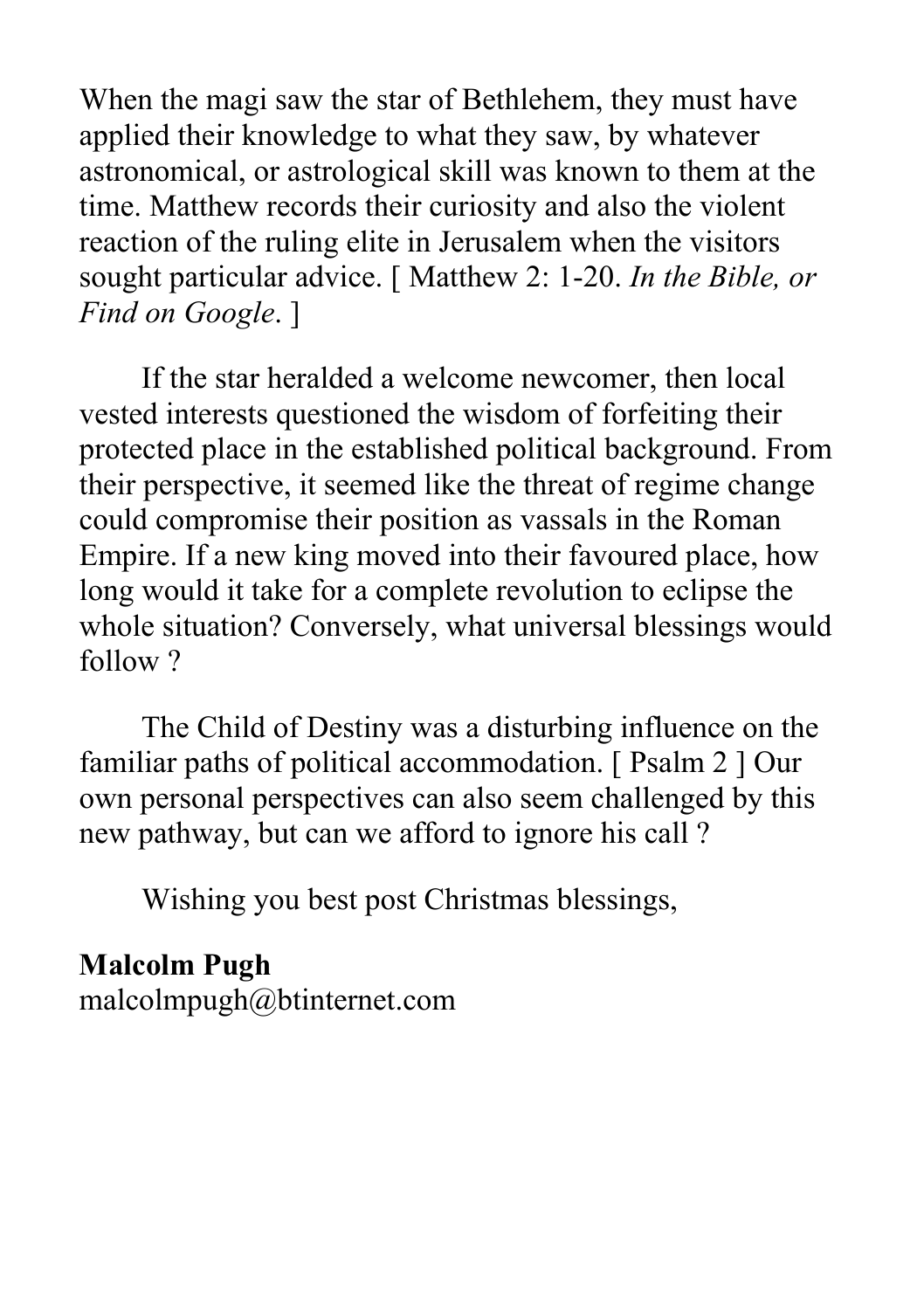# **'OUR MAD LIFE'**

#### **UNDER GATHERING CLOUDS.**

My latest out of town expedition was a source of great anxiety, especially to my driver. November is when the first rains of the rainy season come. Each day there were telephone calls to Befandriana asking if there had been rain. There had been a couple of showers but the forecast was threatening. On the Friday morning of 13th November at 6 am Andry collected Mme Laurence (the MU president) and myself from Bishop's House. Having only one metalled road out of the city means that the wonderful scenery is the same wonderful scenery one has seen on every journey. Thank goodness the light at different times of the day gives variety. Even as a passenger one learns where the major potholes are and one becomes quite obsessed with the avoidance techniques: simply go where there are most tracks, or straight into the hole slowly and up the other side (only when one can see how deep it is).

 Andry drove on with determination not stopping until we reached Ampobibitika (where the church collapsed) where the priest was waiting for us. We marked out the ground for the new building. The heat was intense. The temperature keeps rising prior to the rains (and cyclones) and is now 38C. The priest got a lift with us into Port-Bergé where she has a little shop selling embroidered items. Embroidery here is massive. Just about everything is embroidered if you can afford it.

 Another brief stop to see the foundations of a new vicarage which, thanks to help from our friends at Bourne Abbey is under way (see picture on the next page). The buildings around the site are the school, 360 on roll! With me are the rural dean, Mme Laurence and a young man, Tahiry, who came to tell me he had passed his Bacc.. Last month he came to see me about the possibility of Ordination and I had told him to first make sure he passed his Bacc and then come and see me. A joyful reunion.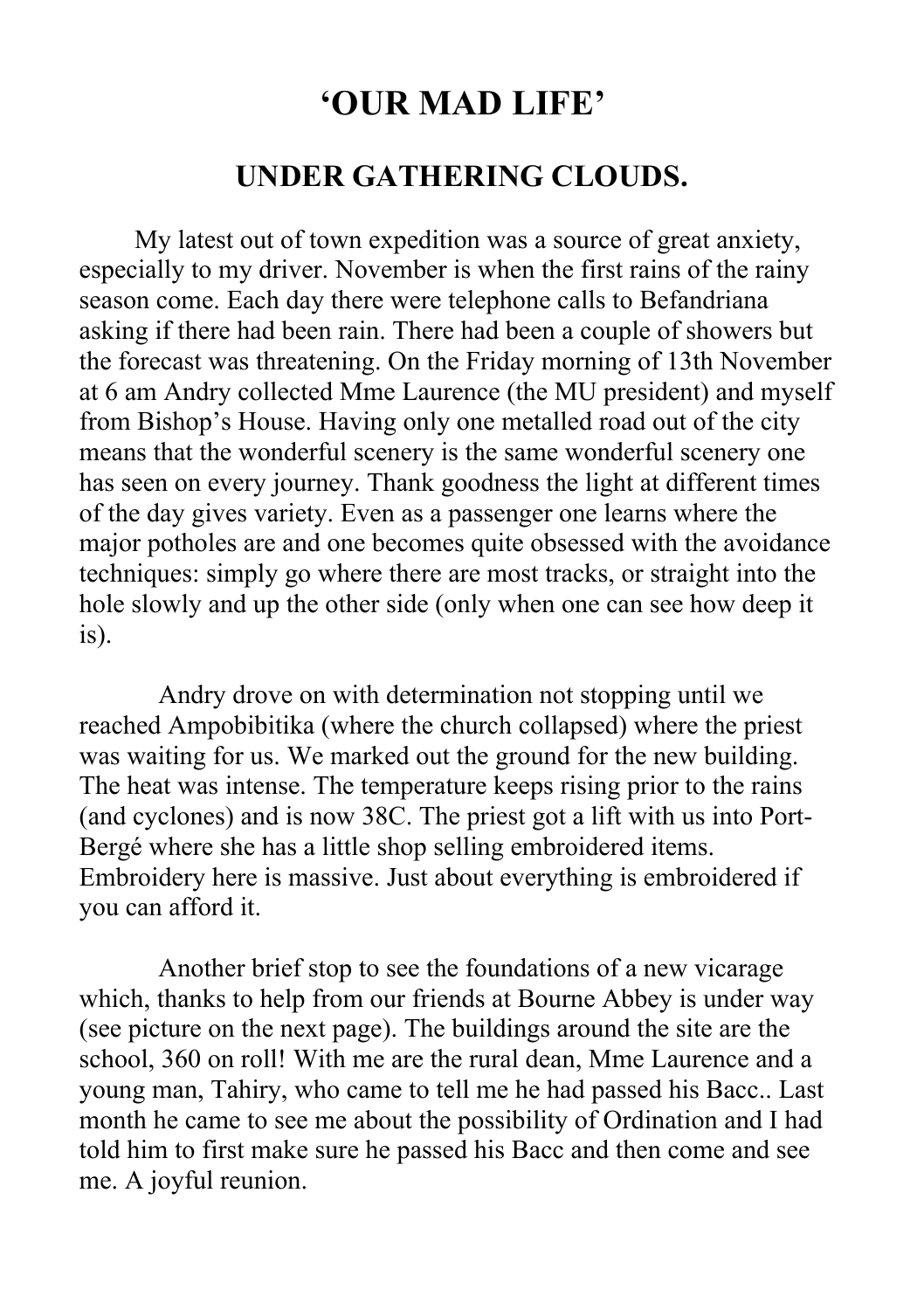

Back in the car I was asked if I wanted to stop for lunch. I replied that the decision rested completely on the driver's stomach. Somewhat to my disappointment, it being my normal lunchtime, we drove on and didn't stop until 3.30pm at the town of Antsohihy. I treated everyone to lunch: total bill £3.20! Thus fortified we departed and turned on to a B road leading to Befandriana. Clouds came and clouds went but mercifully no rain. There were places on the road where there were craters 4 feet deep which fill with water and become pits of mud. The frightening aspect of these is that when they have turned into mud one cannot tell if it is 4 inches or 4 feet deep. Regular users of the road of course know which are dangerous. It was dark by the time we reached Befandriana and we telephoned ahead for someone to guide us. We were told to keep going and the priest would be waiting at the Total filling station. Relieved to know that fuel would be available we peered through the dark and eventually spotted the priest at the Shell filling station! He then guided us to where we were staying with a clergy widow.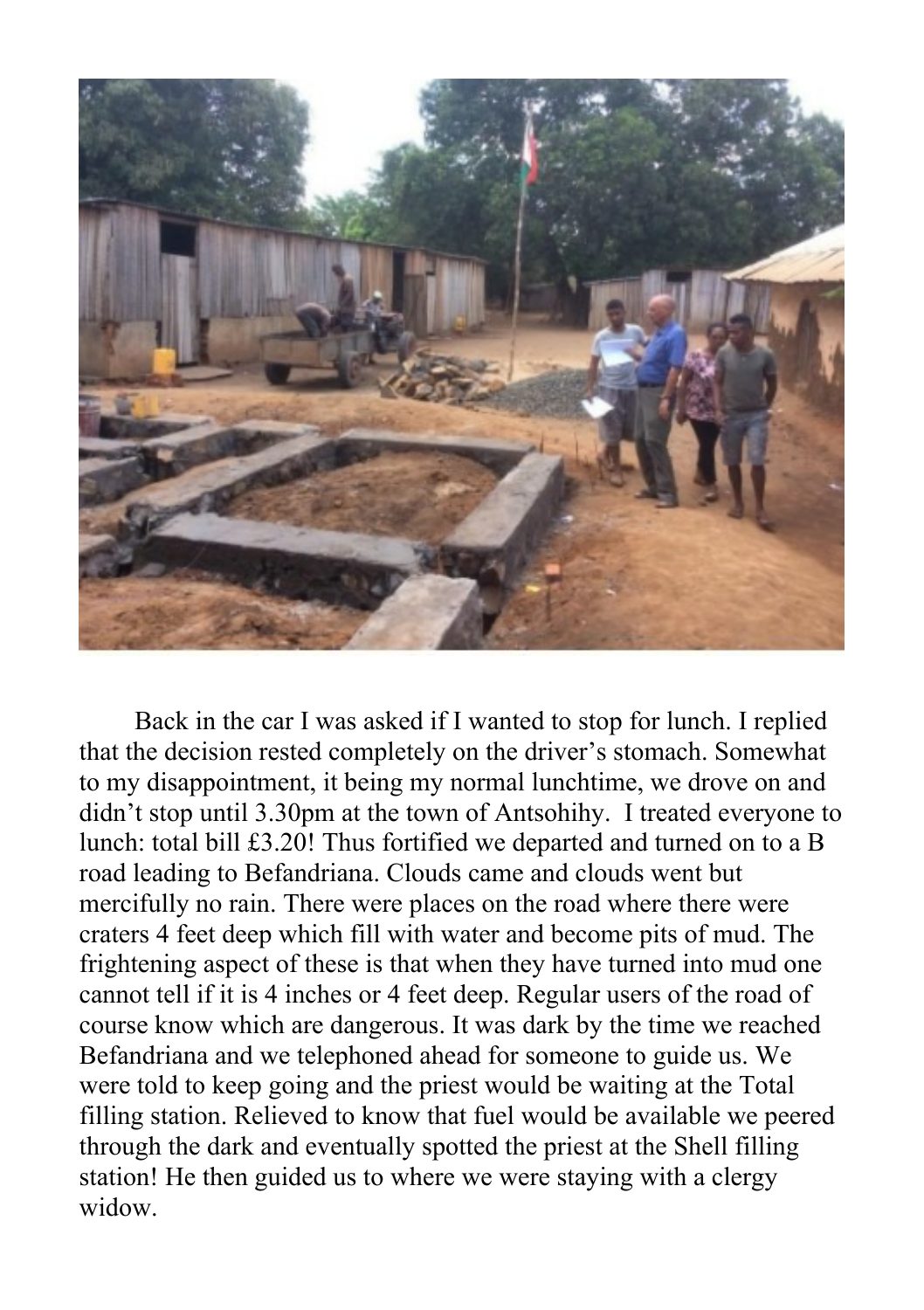

**Pictured: The road outside the house with the (hired) episcopal limousine parked opposite. Note clouds!**

Would the bishop like a shower? The actual answer was no but I said yes as it had obviously been prepared with a great deal of effort. Since the steps to the shower place of the house were steep and uneven and it was now dark I was invited to take my shower on the veranda. Two buckets of water were provided and a plastic bucket and the priest to hold a torch. More embarrassed than clean I completed the operation and changed into clean clothes and was ready for what turned out to be a very good supper. And so to bed, so exhausted that I didn't stir until the 5 am alarm.

Saturday morning started with Morning Prayer in the church. The priest is one of our weaker brethren and I "have had words" with him about his prayer life. After the last session he promised to be faithful in his use of at least public Morning Prayer. I was not best pleased to see that he not only stumbled a lot but didn't know where to find the appointed psalm and readings. I had given him all that was necessary for this. The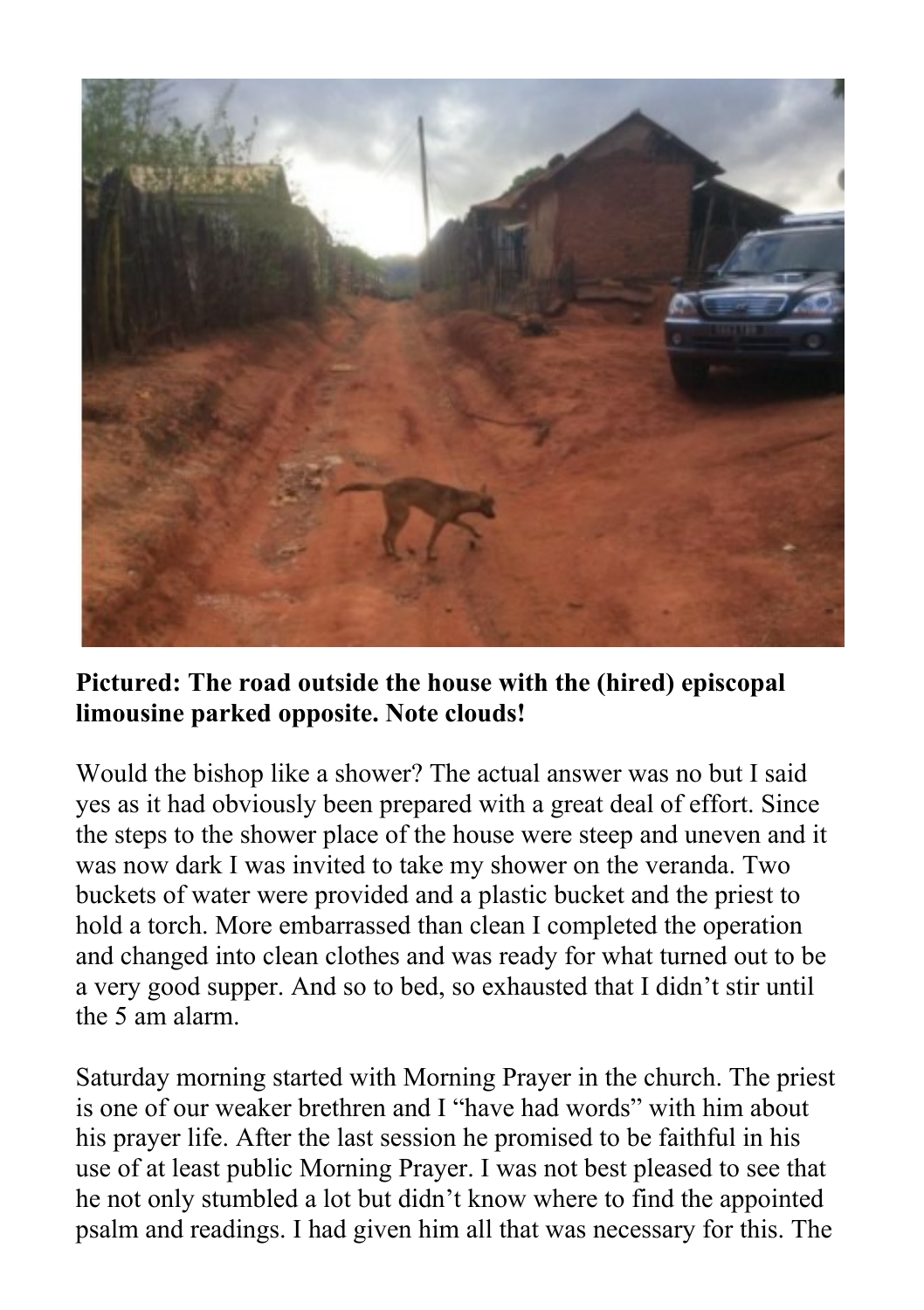worrying thing from my point of view is that this is the man who trains others to lead services!

 Our hostess was up each morning to bake and cook for us before 4 am. We returned to the house to find beautiful fresh brioche and coffee! Mme Laurence then returned to church for an MU training session.

 In the afternon I had my session with the Confirmation candidates – at least with those who turned up. I had carefully prepared a Service for adult Baptism and Confirmation. No baptism candidates. Where are they? I keep forgetting that in Malagasy one answers the question as asked (not implied). Manantseva (the name of the next village) was the reply. What of course I meant was, why are they not here? I was assured all would be well on the day. I pointed out that the service would need major changes if they didn't come.

By now it was getting late and I returned to the house for a meeting with the chairman of the church council. We were just getting down to the nitty gritty when what Andry feared happened. There was an ear splitting crash and flash simultaneously and the lights went out. Moments later the rain started with a vengeance and so the storm continued for the next hour. There was nothing one could do except lie down and wait for it to calm down. A rather subdued party sat down to a late supper.

 The Confirmation Service was due to start at 7.30 am with the candidates taking their places at 7 am. Andry, the MU president and I were at the church well before 7am and found no one there. So, as one does in this part of the world, you sit down and wait for things to happen in their own good time. The problem is, I do this with ever mounting levels of frustration verging on anger after a while. So when 7.30 am came and went I sat making a real effort not to be grumpy telling myself this was not the attitude needed for such an important event in these people's lives. I got a tap on the shoulder from the priest, "Sorry, Monseigneur, the baptism candidates aren't coming." Quick reorganisation of the Order of Service, luckily we don't have printed versions for all concerned. I did a head count and pointed out that we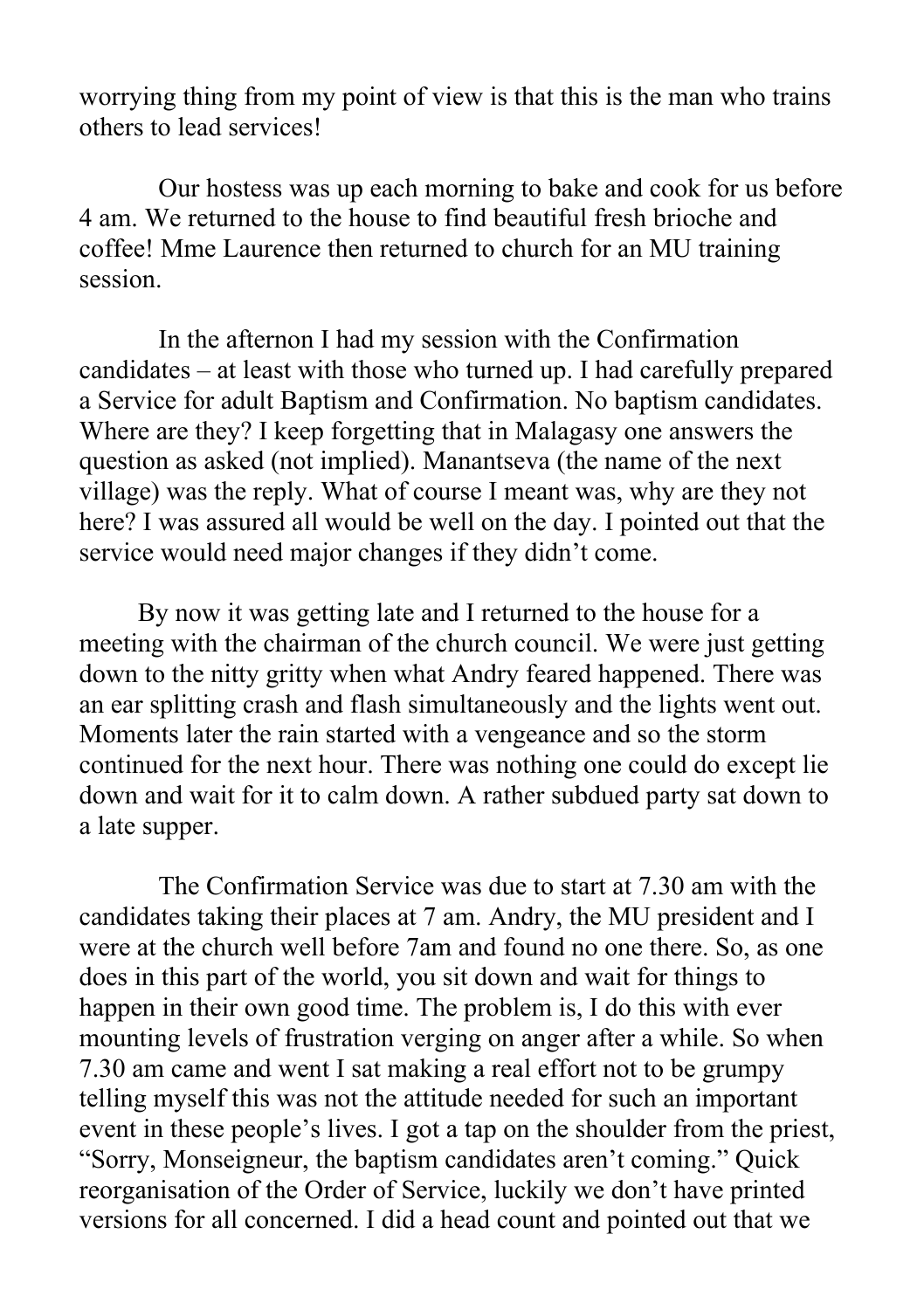were still a candidate short. "Her mother is here." "Ask her Mother if she is coming?" The answer was in the affirmative so I had someone sent to check on what was happening. Five minutes later the damsel was seen mincing along towards the church much encumbered by a very splendid more than full length dress and the apparition completed by the tallest bouffant hair-do I have ever seen and all glimpsed through a splendid veil. Miraculously these Services become real times of prayer and thanksgiving as happily the Holy Spirit can transcend the circumstances!

After the inevitable photos and something to eat it was time to



hit the dreaded road again, anxiously watching the sky. On a lonely stretch of road we drove under great mango trees, crushing ripe mangoes lying on the road. The few pedestrians we saw were nearly all eating mangoes. It is towards the end of the season for them and they are going up in price. It was tempting to stop and scavenge! But nothing was going to hinder our rush home.

We reached Antsohihy and the main road without incident but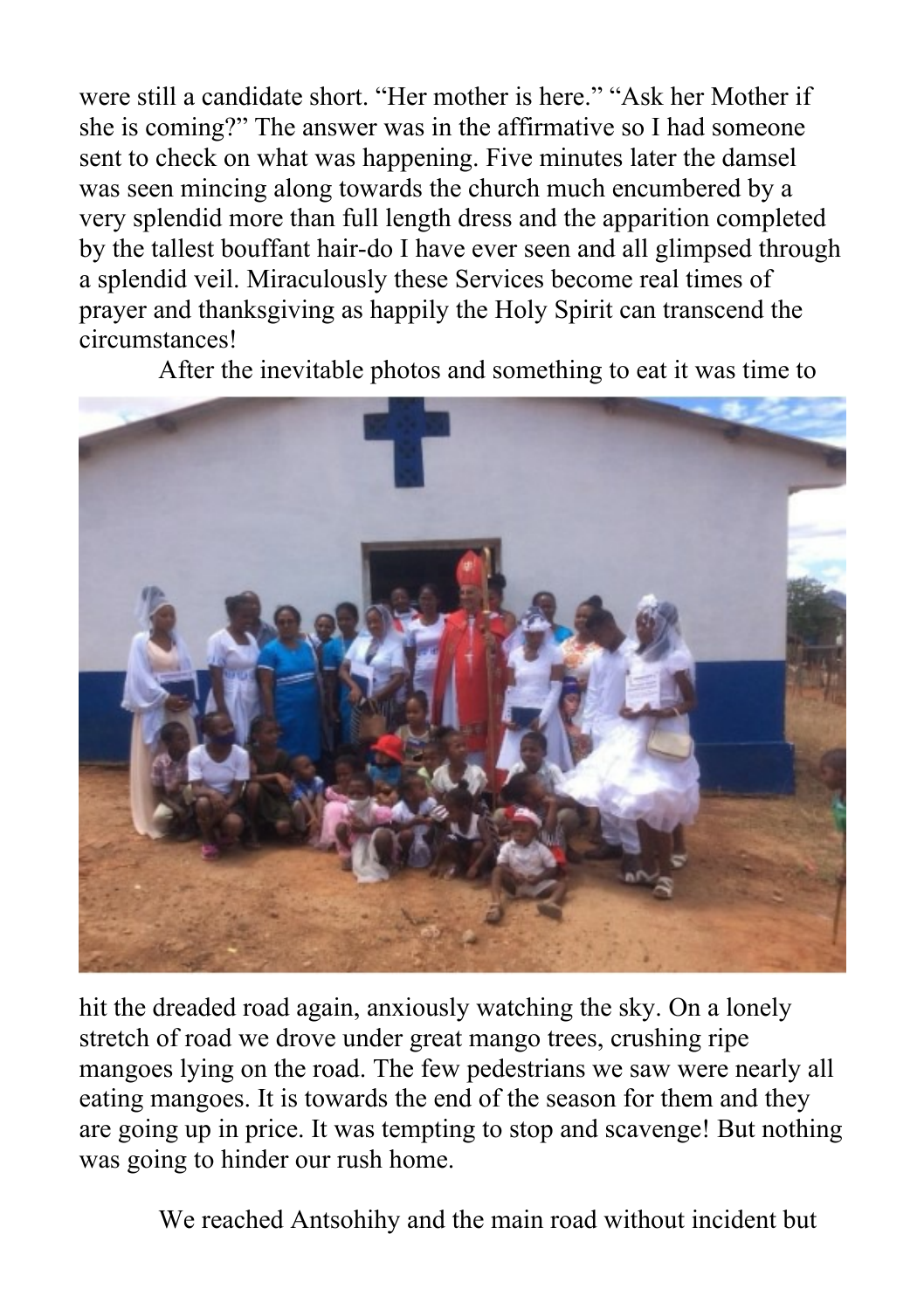then encountered our first shower. A late lunch was clearly not on the cards and so I resigned myself to a late supper somewhere. Just as it was getting dark the storm really broke with lots of lightning, thunder and torrential rain. Eventually visibility was nil and we were forced to stop. It was like sitting in a very loud car wash with the rain lashing us on all sides. When it eased up enough to see the road Andry drove on. By this time I was prepared to pay for hotel accommodation in the happy event of our reaching Port-Bergé. When we got there Andry asked us how we were and did we wish to press on? Before I could say anything Mme Laurence emphatically replied she wanted to get home... And so more and more of the same: lightning, thunder and torrential rain sometimes stopping us while still having to navigate potholes, etc. At last we reached the town where I knew we could get a late dinner. I gasped as Andry turned in the opposite direction to the eating place. Sensing my feelings he assured me that there would be food for me at his home when we reached Mahajanga.

 At long last at 1.30 a.m. we were in the familiar streets of the city, albeit under inches of water. I thanked Andry for his kind invitation to dinner but declined pointing out that I would be having breakfast presently. We discovered the next day that thanks to Andry's persistent driving though the storm we avoided armed bandits who had robbed everyone on three buses when the weather cleared. There is always so much to be thankful for. Eleven gendarmes were shot dead by bandits this November.

Yours

**+Hall hallspeers@gmail.com**

#### **The Abbey Church Hall**

With a well-equipped kitchen, the Hall is available for hire at very reasonable rates for all regular groups such as Weightwatchers, karate, yoga and dancing, table-top and jumble sales, tea dances, coffee mornings, talks, slide shows and art exhibitions, lunches, anniversaries, receptions etc.

Children's parties are very popular at £30 for 4 hours. **THE HALL IS CURRENTLY CLOSED**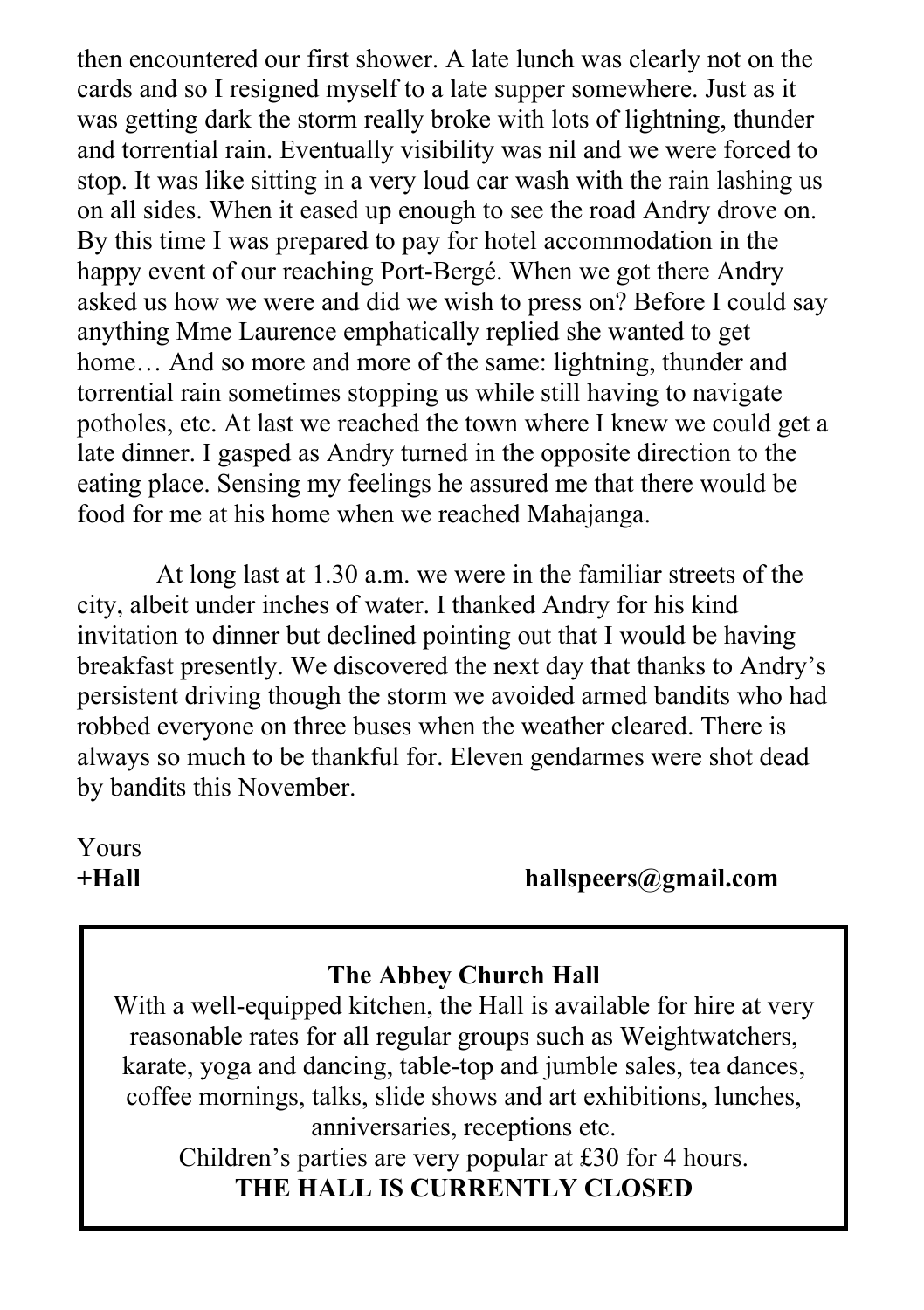# **JANUARY BIRTHDAYS**

| January 8th  | Lucy Normington  |
|--------------|------------------|
| January 9th  | Ceri Guppy       |
| January 12th | <b>Joy Hicks</b> |
| January 14th | Shayne Smith     |
| January 17th | Marilyn Roberts  |

# **IN MEMORIUM**

| January 30th | Morris Allen        |
|--------------|---------------------|
| January 30th | Margaret Normington |

# **CANDLES**

### **January 2021**

 **In memory of Danny Dagger**

# **31st In memory of Ian Darby**

#### **Thinking of making or up-dating your will?**

If so, please consider bequeathing a gift to Bourne Abbey. A legacy would help to secure the future of the church and its work with future generations. Don't forget that legacies to charities are free of Inheritance Tax. Thank you.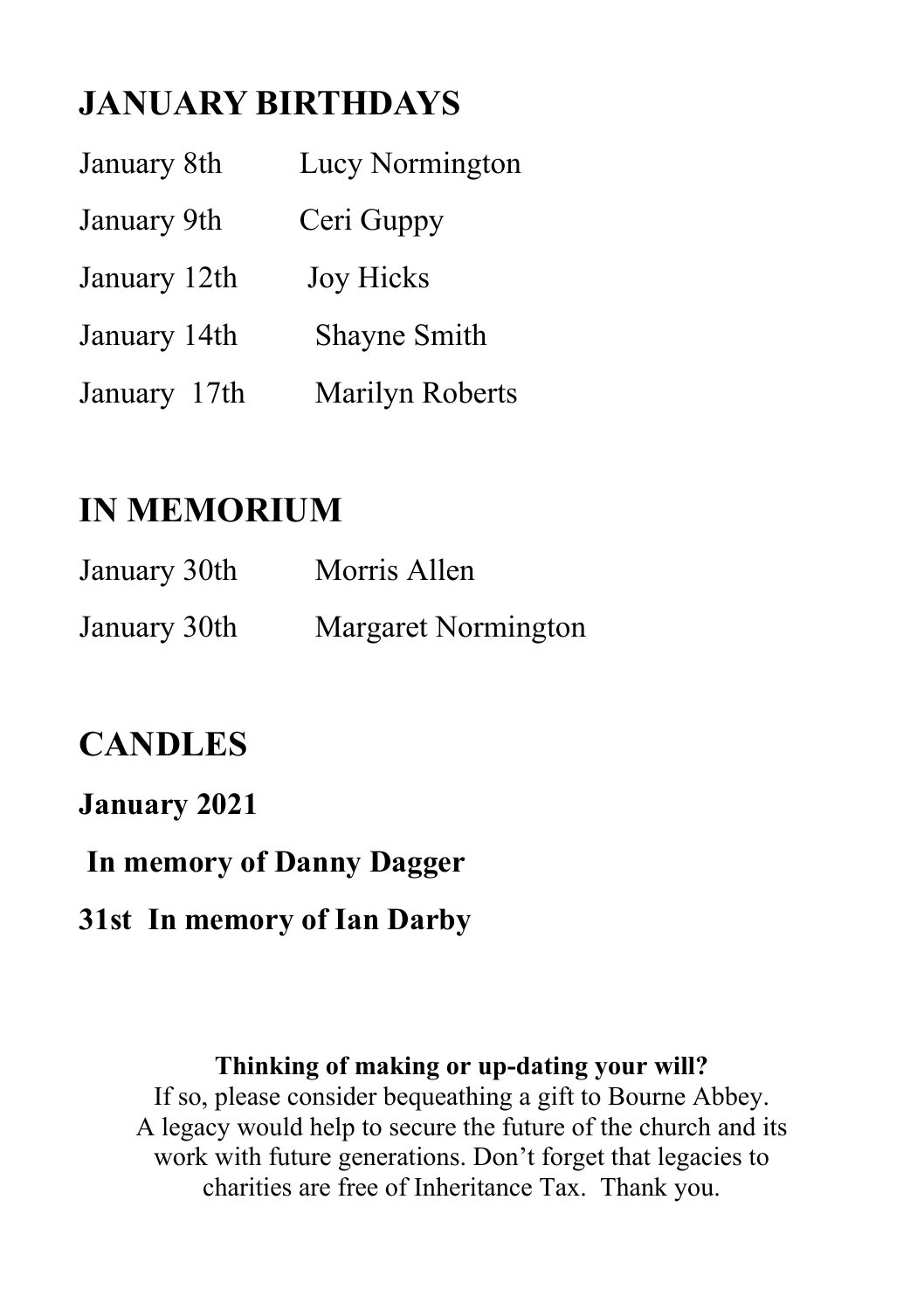#### YOUR PARISH CHURCH **SERVES YOU**

#### BAPTISM, CHURCHINGS AND WEDDINGS, are by arrangement with Father Chris....01778 422412

#### **OUR FELLOWSHIP**

| <b>FLOWERS IN CHURCH</b>                                                                               |
|--------------------------------------------------------------------------------------------------------|
| <b>HALL BOOKINGS</b>                                                                                   |
| <b>MAGAZINE EDITOR</b><br>Mrs Carol Atkins, 10 Broadlands Avenue01778 425760<br><b>WEBSITE MANAGER</b> |
|                                                                                                        |
| <b>MAGAZINE DISTRIBUTION</b>                                                                           |
| <b>MOTHERS' UNION</b><br>Mrs Merryn Woodland, 26 Harvey Close PE10 9QJ01778 423232                     |
| <b>RINGERS</b><br>Mr A.G.Payne, Oldhall Farm House Wilsthorpe01778 560633                              |
| <b>SERVERS</b>                                                                                         |
| PARENT, BABY & TODDLER GROUP                                                                           |
|                                                                                                        |